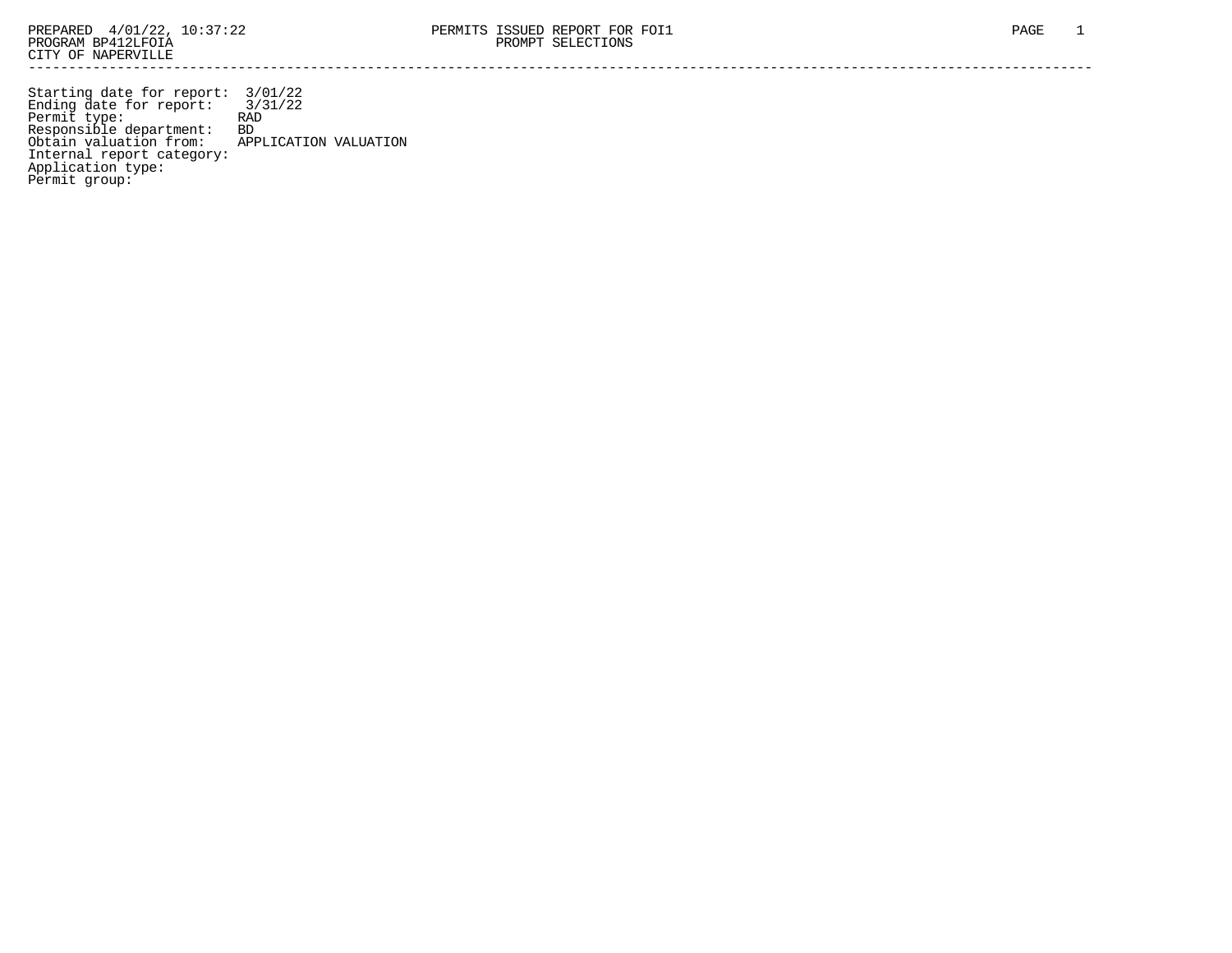## PREPARED 4/01/22, 10:37:22 PERMITS ISSUED REPORT PAGE 1<br>PROGRAM BP412LFOI1 PROGRAM BP412LFOI1 3/01/22 THRU 3/31/22 CITY OF NAPERVILLE **Example 20** CITY OF NAPERVILLE PERMIT TYPE - RAD ROOM ADDITION OBTAINED VALUATION FROM APPLICATION VALUATION

| APPLICATION APPLICATION TYPE AND DESCRIPTION<br>DATE<br>VALUATION                                                  | Parcel Number<br>Alternate ID Code        | PROPERTY OWNER/<br>CONTRACTOR                                                                  |
|--------------------------------------------------------------------------------------------------------------------|-------------------------------------------|------------------------------------------------------------------------------------------------|
| 21-00004650 RAD RES ADDITIONS (NEW SQ FTG)                                                                         | 5 E 14TH AV                               |                                                                                                |
| \$83611                                                                                                            |                                           | D-08071020310000N363 -40 RELIABLE HOME IMPROVEMENT                                             |
| STRUCTURE - 000 000 GARAGE ADDITION/KITCHEN REMODEL ISSUE DATE<br>PERMIT TYPE - RAD 00 ROOM ADDITION<br>---------- | 3/21/22                                   | SUBCONTRACTOR(S)<br>LITTLE ELECTRICAL CONTRACTORS<br>B&K PLUMBING<br>VERN MOORE & SONS ROOFING |
| 21-00005086 RAD RES ADDITIONS (NEW SQ FTG) 1055 E HILLSIDE RD                                                      |                                           |                                                                                                |
| $--------- 10/28/21$ \$61523<br>Contractor #: 815-932-4431                                                         |                                           | D-08192130270000N1186-101 WEATHER SEAL NU-SASH                                                 |
| STRUCTURE - 000 000 3 SEASONS SUNROOM<br>PERMIT TYPE - RAD 00 ROOM ADDITION                                        |                                           |                                                                                                |
| 21-00005465 RAD RES ADDITIONS (NEW SO FTG) 31-00005465 RAD RES ADDITIONS (NEW SO FTG)                              |                                           |                                                                                                |
| $\frac{11}{29/21}$ \$95000<br>Contractor #: 630-928-0122                                                           |                                           | D-08084010830000N1009-58 OAKWOOD DEVELOPMENT                                                   |
| STRUCTURE - 000 000 SUNROOM ADDITION<br>PERMIT TYPE - RAD 00 ROOM ADDITION                                         | ISSUE DATE SUBCONTRACTOR(S)<br>3/03/22    | STEC ROOFING-NAPERVILLE<br>PURE PLUMBING<br>S S & E ELECTRIC LLC                               |
| -----------<br>21-00005471 RAD RES ADDITIONS (NEW SQ FTG) 2224 NEWPORT DR                                          |                                           |                                                                                                |
| $---------$ 11/30/21 \$48000<br>Contractor #: 630-698-8354                                                         | W-01012030200000N367 -189 M.T. MCCAW      |                                                                                                |
| STRUCTURE - 000 000 SUNROOM & PATIO<br>PERMIT TYPE - RAD 00 ROOM ADDITION                                          | <b>ISSUE DATE</b><br>3/31/22              | SUBCONTRACTOR(S)<br>BRISKO ELECTRIC<br>CONSTRUCTION SYSTEM CORP<br>BRISKO ELECTRIC             |
| -----------<br>21-00005730 RAD RES ADDITIONS (NEW SO FTG)                                                          | 720 ROANOAKE CT                           |                                                                                                |
| $--------- 12/29/21$ \$66400<br>Contractor #: 630-443-7100                                                         | W-02052080190000N277 -193 TIMBERBUILT INC |                                                                                                |
| STRUCTURE - 000 000 SUNROOM ADDITION<br>PERMIT TYPE - RAD 00 ROOM ADDITION                                         | ISSUE DATE<br>3/07/22                     | SUBCONTRACTOR(S)<br>TIMBERBUILT, INC                                                           |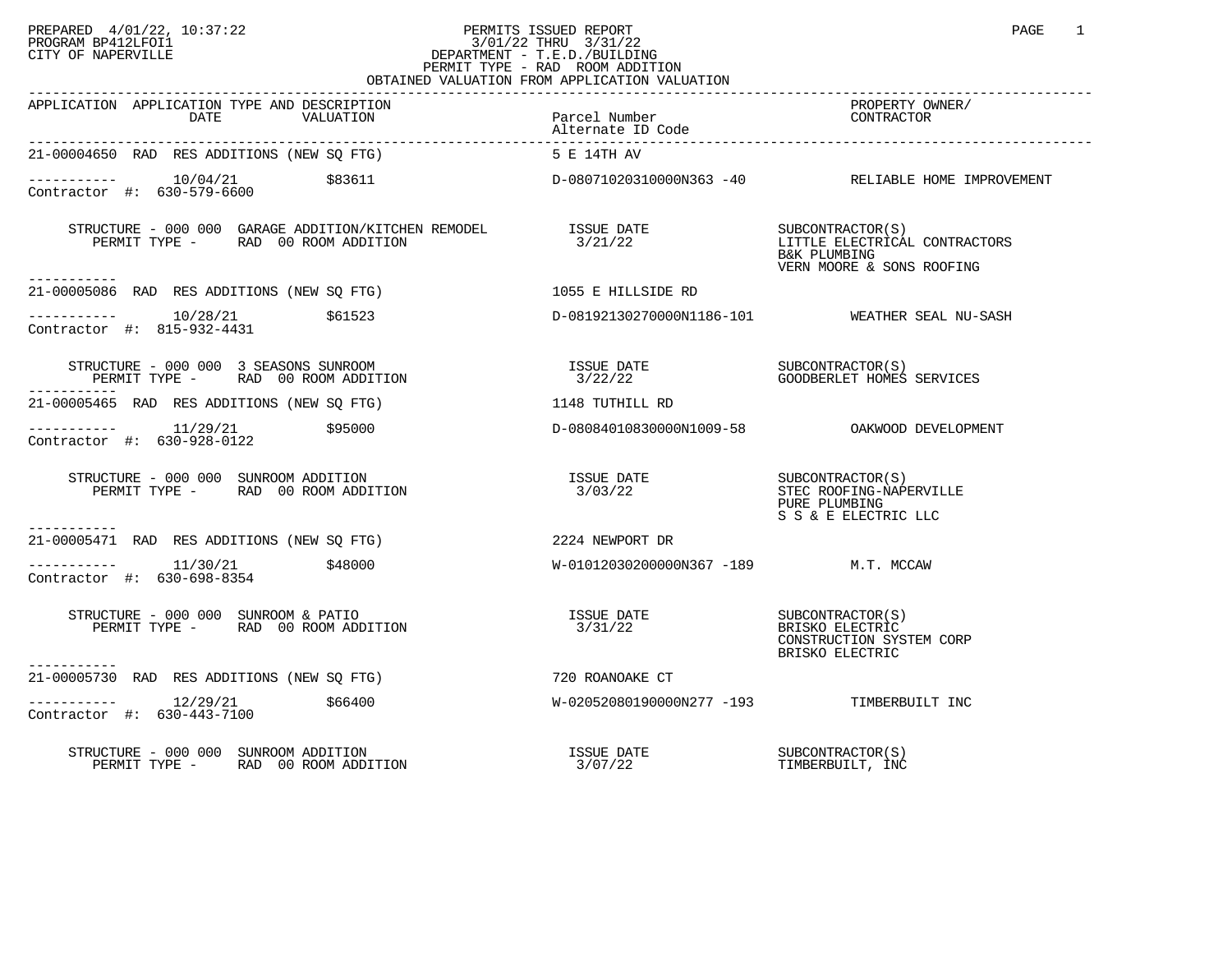## PREPARED 4/01/22, 10:37:22 PERMITS ISSUED REPORT PAGE 2<br>PROGRAM BP412LFOI1 PROGRAM PROGRAM BP412LFOI1 PROGRAM BP412LFOI1 3/01/22 THRU 3/31/22 CITY OF NAPERVILLE **Example 20** CITY OF NAPERVILLE PERMIT TYPE - RAD ROOM ADDITION OBTAINED VALUATION FROM APPLICATION VALUATION

| APPLICATION APPLICATION TYPE AND DESCRIPTION<br>DATE<br>VALUATION                                                                                                 | Parcel Number<br>Alternate ID Code | PROPERTY OWNER/<br>CONTRACTOR                                                                  |
|-------------------------------------------------------------------------------------------------------------------------------------------------------------------|------------------------------------|------------------------------------------------------------------------------------------------|
| 21-00005730 (CONTINUED)                                                                                                                                           |                                    |                                                                                                |
|                                                                                                                                                                   |                                    | TIMBERBUILT, INC ROOF                                                                          |
| ___________                                                                                                                                                       |                                    |                                                                                                |
| 21-00005731 RAD RES ADDITIONS (NEW SQ FTG) 704 MULBERRY CT                                                                                                        |                                    |                                                                                                |
| $\begin{array}{cccc}\n-2 & -2 & -2 & -2 \\ \text{Contractor} & +2 & 630-579-6600 & & 5126219\n\end{array}$                                                        |                                    | D-07232190080000N191 -97 RELIABLE HOME IMPROVEMENT                                             |
| STRUCTURE - 000 000 FIRST FLOOR ADDITION/KITCHEN REMODEL<br>PERMIT TYPE - RAD 00 ROOM ADDITION                                                                    | ISSUE DATE<br>3/28/22              | SUBCONTRACTOR(S)<br>VERN MOORE & SONS ROOFING<br>LITTLE ELECTRICAL CONTRACTORS<br>B&K PLUMBING |
| -----------<br>22-00000026 RAD RES ADDITIONS (NEW SO FTG)                                                                                                         | 1516 MEADOWLAND DR                 |                                                                                                |
| $--------- 1/03/22$ \$35000<br>Contractor #: 630-960-2242                                                                                                         |                                    | D-07233090300000N570 -111 PATRICK JAMES BUILDERS                                               |
| STRUCTURE - 000 000 PATIO ROOF STRUCTURE<br>PERMIT TYPE - RAD 00 ROOM ADDITION<br>-----------                                                                     |                                    | A B S ELECTRIC                                                                                 |
| 22-00000106 RAD RES ADDITIONS (NEW SQ FTG)                                                                                                                        | 439 W BENTON AV                    |                                                                                                |
| $------ 1/13/22$<br>\$40000<br>Contractor #: 630-768-7953                                                                                                         |                                    | D-07134070070000N539 -84 AREA CONSTRUCTION GROUP                                               |
| STRUCTURE - 000 000 RESIDENTIAL PATIO ENCLOSUE                 ISSUE DATE                   SUBCONTRACTOR(S)<br>PERMIT TYPE - RAD 00 ROOM ADDITION<br>----------- | 3/22/22                            | A & E ROOFING AND SIDING INC<br>LITTLE ELECTRICAL CONTRACTORS                                  |
| 22-00000232 RAD RES ADDITIONS (NEW SQ FTG)                                                                                                                        | 3412 BROOKSEDGE AV                 |                                                                                                |
| $------$ 1/26/22 \$50000<br>Contractor #: 630-904-9333                                                                                                            |                                    | W-01092110060000N1428-213 CLAYBRIDGE BUILDERS INC                                              |
| STRUCTURE - 000 000<br>PERMIT TYPE - RAD 00 ROOM ADDITION                                                                                                         | ISSUE DATE<br>3/31/22              | SUBCONTRACTOR(S)<br>MATRIX ELECTRIC CO<br>STEC ROOFING S & G INC                               |
| TOTAL PERMITS ISSUED 9 TOTAL PERMITS HELD<br>TOTAL APPLICATION VALUATION 605,753                                                                                  | $\Omega$                           |                                                                                                |